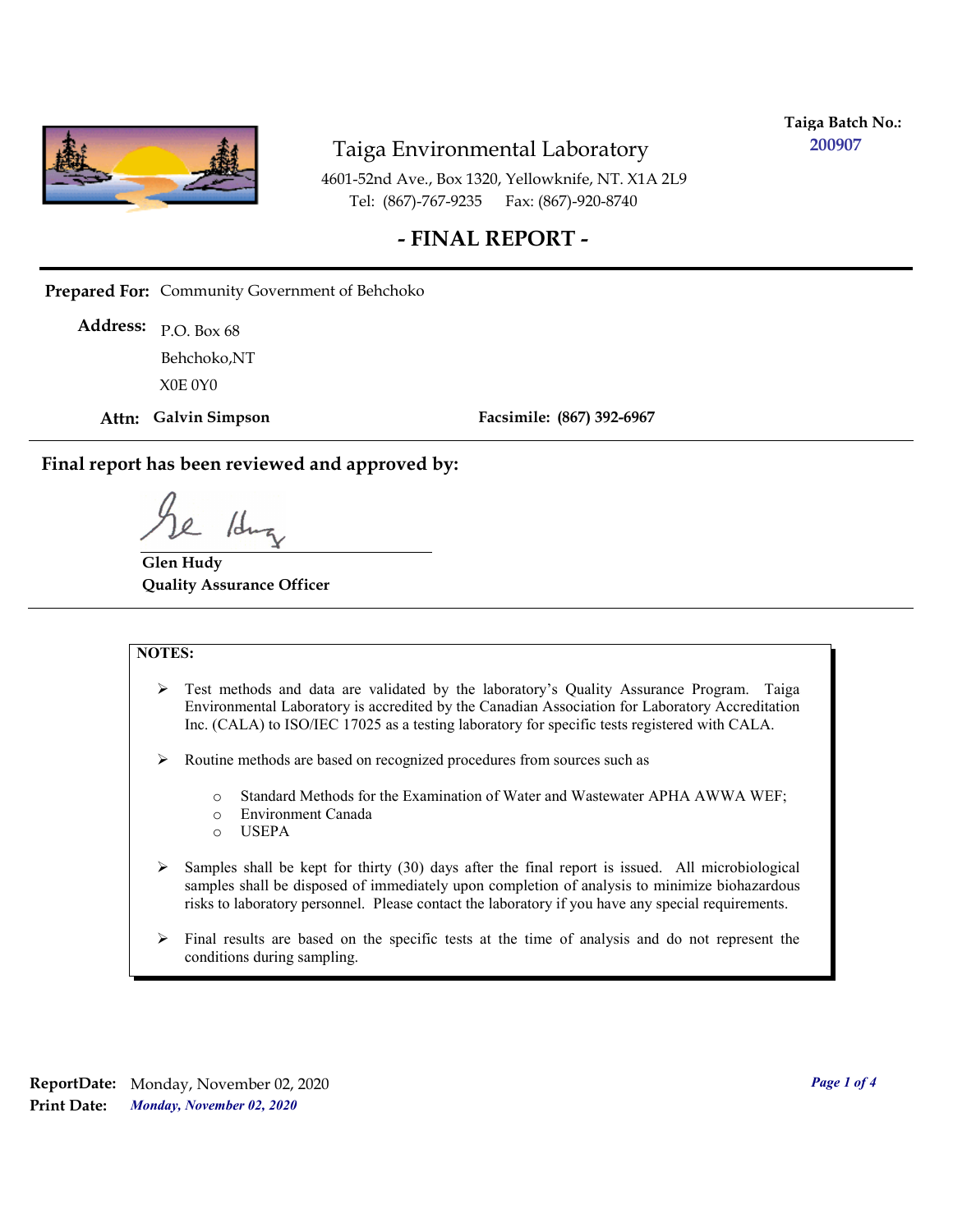

4601-52nd Ave., Box 1320, Yellowknife, NT. X1A 2L9 Tel: (867)-767-9235

**Taiga Batch No.: 200907**

# **- CERTIFICATE OF ANALYSIS -**

#### **Client Sample ID:** SNP R3 Taiga Sample ID: 001

| <b>Report Status:</b>        | Final                |
|------------------------------|----------------------|
|                              | Location: Rae Lagoon |
| <b>Sampling Time: 11:15</b>  |                      |
| <b>Sampling Date:</b>        | 19-Oct-20            |
| Received Date: 19-Oct-20     |                      |
| Sample Type: Sewage          |                      |
| Client Project: W2014L3-0002 |                      |

| <b>Test Parameter</b>         | <b>Result</b> | Detection<br>Limit | Units     | Analysis<br>Date | Analytical<br>Method* | <b>Qualifer</b> |
|-------------------------------|---------------|--------------------|-----------|------------------|-----------------------|-----------------|
| <b>Inorganics - Nutrients</b> |               |                    |           |                  |                       |                 |
| Ammonia as Nitrogen           | 3.52          | 0.005              | mg/L      | $22$ -Oct- $20$  | SM4500-NH3:G          |                 |
| Biochemical Oxygen Demand     | 6             | 2                  | mg/L      | 21-Oct-20        | SM5210:B              |                 |
| <b>CBOD</b>                   | 3             | $\overline{2}$     | mg/L      | 21-Oct-20        | SM5210:B              |                 |
| Nitrogen, Total               | 7.46          | 0.06               | mg/L      | 26-Oct-20        | ISO/TR 11905:1997(E)  |                 |
| Phosphorous, Total            | 3.17          | 0.002              | mg/L      | 20-Oct-20        | SM4500-P:D            |                 |
| <b>Inorganics - Physicals</b> |               |                    |           |                  |                       |                 |
| pH                            | 7.42          |                    | pH units  | 20-Oct-20        | SM4500-H:B            |                 |
| Solids, Total Suspended       | 9             | $\mathfrak{Z}$     | mg/L      | $21-Oct-20$      | SM2540:D              |                 |
| Microbiology                  |               |                    |           |                  |                       |                 |
| Coliforms, Fecal              | 1             | $\mathbf{1}$       | CFU/100mL | 20-Oct-20        | SM9222:D              |                 |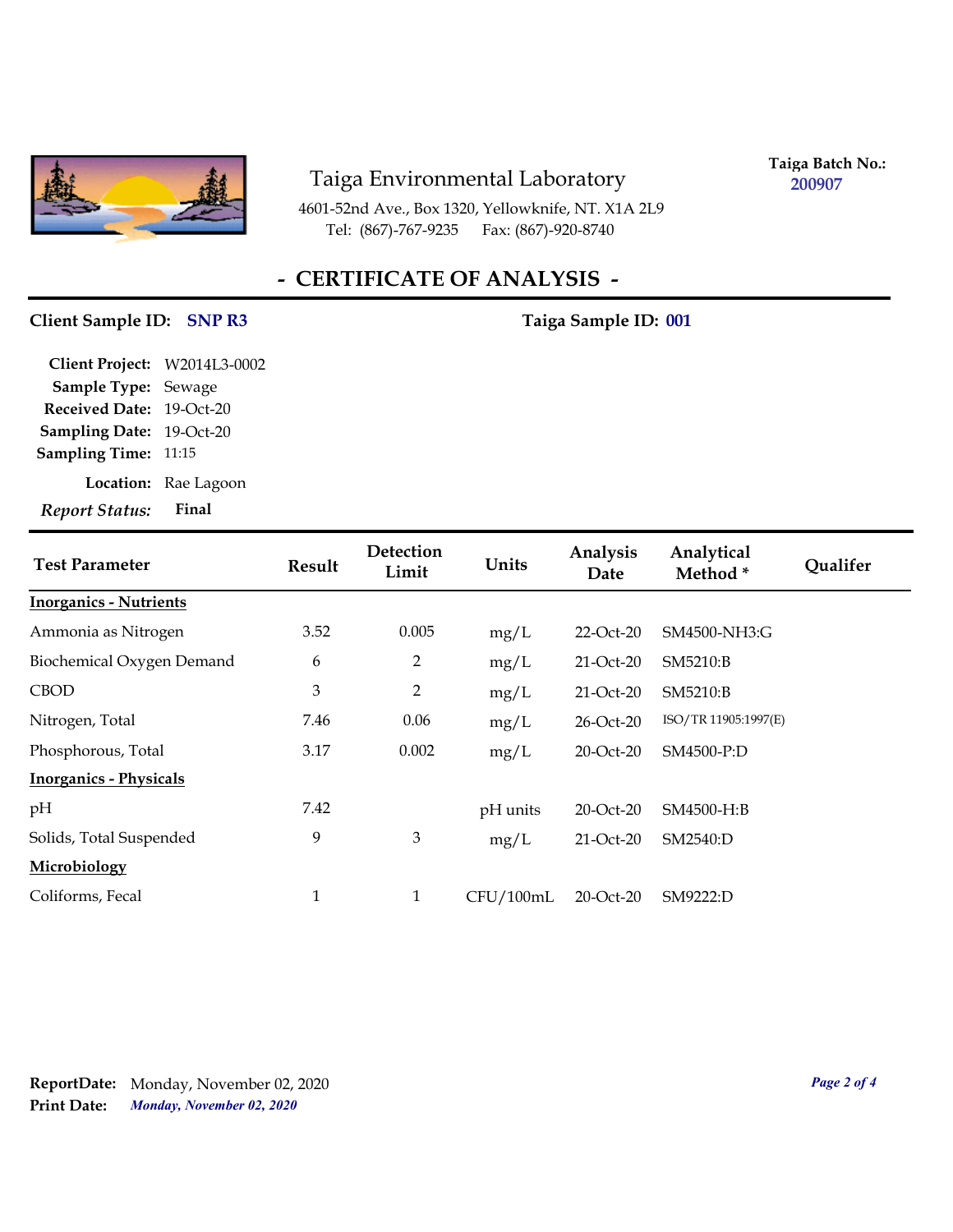

**Taiga Batch No.: 200907**

4601-52nd Ave., Box 1320, Yellowknife, NT. X1A 2L9 Tel: (867)-767-9235 Fax: (867)-920-8740

# **- CERTIFICATE OF ANALYSIS -**

#### Client Sample ID: SNP R4 Taiga Sample ID: 002

| <b>Report Status:</b>        | Final                |
|------------------------------|----------------------|
|                              | Location: Rae Lagoon |
| <b>Sampling Time: 11:15</b>  |                      |
| Sampling Date: 19-Oct-20     |                      |
| Received Date: 19-Oct-20     |                      |
| <b>Sample Type: Sewage</b>   |                      |
| Client Project: W2014L3-0002 |                      |

| <b>Test Parameter</b>         | Result | <b>Detection</b><br>Limit | Units     | Analysis<br>Date | Analytical<br>Method* | <b>Qualifer</b> |
|-------------------------------|--------|---------------------------|-----------|------------------|-----------------------|-----------------|
| <b>Inorganics - Nutrients</b> |        |                           |           |                  |                       |                 |
| Ammonia as Nitrogen           | 0.262  | 0.005                     | mg/L      | $22$ -Oct- $20$  | SM4500-NH3:G          |                 |
| Biochemical Oxygen Demand     | 5      | $\overline{2}$            | mg/L      | $21-Oct-20$      | SM5210:B              |                 |
| <b>CBOD</b>                   | 5      | $\overline{2}$            | mg/L      | $21-Oct-20$      | SM5210:B              |                 |
| Nitrogen, Total               | 1.99   | 0.06                      | mg/L      | 26-Oct-20        | ISO/TR 11905:1997(E)  |                 |
| Phosphorous, Total            | 0.078  | 0.002                     | mg/L      | $20$ -Oct- $20$  | SM4500-P:D            |                 |
| <b>Inorganics - Physicals</b> |        |                           |           |                  |                       |                 |
| pH                            | 6.77   |                           | pH units  | 20-Oct-20        | SM4500-H:B            |                 |
| Solids, Total Suspended       | 6      | 3                         | mg/L      | $21-Oct-20$      | SM2540:D              |                 |
| Microbiology                  |        |                           |           |                  |                       |                 |
| Coliforms, Fecal              | 1      | $\mathbf{1}$              | CFU/100mL | 20-Oct-20        | SM9222:D              |                 |